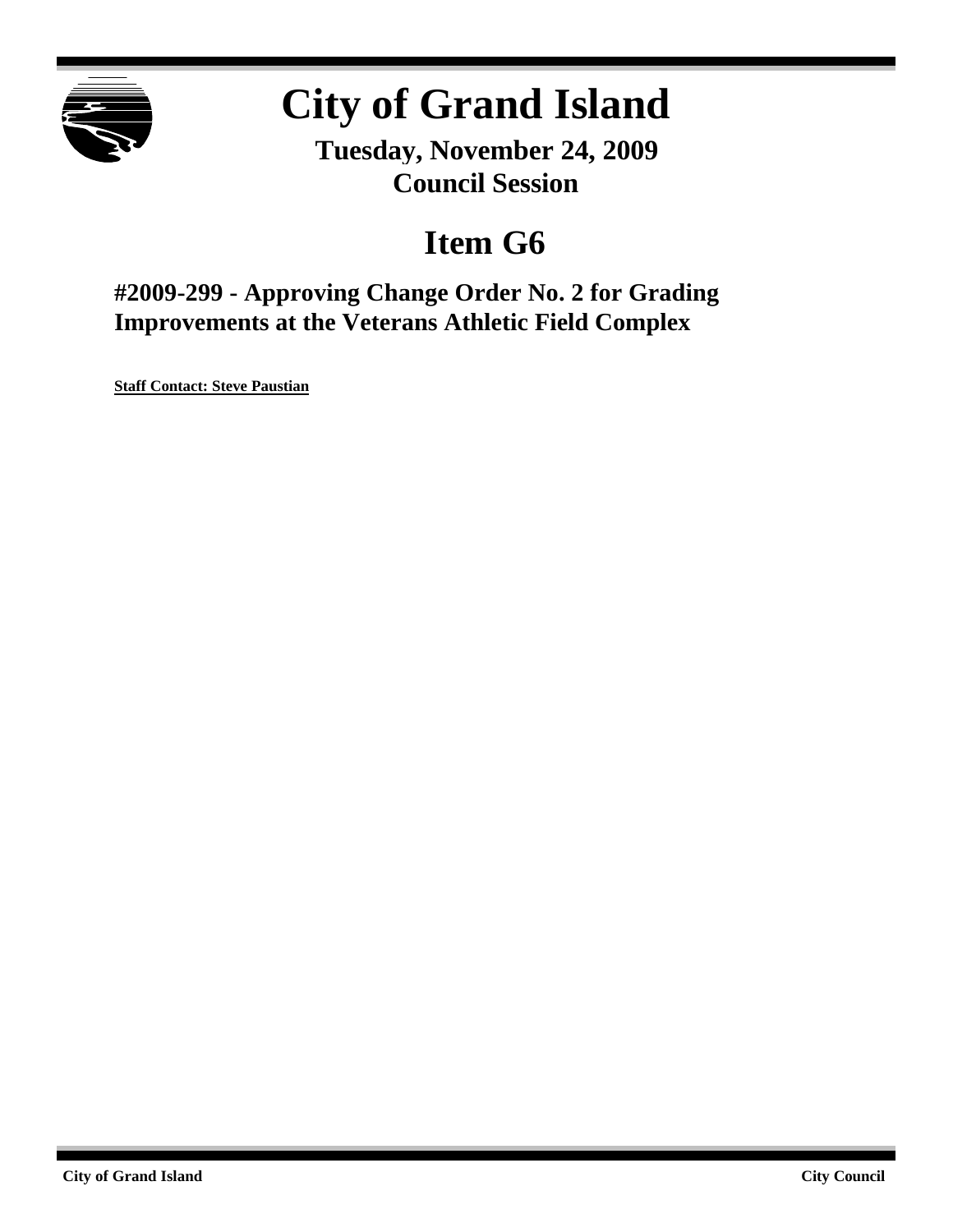## **Council Agenda Memo**

| From:           | <b>Steve Paustian, Parks and Recreation Director</b>                     |  |
|-----------------|--------------------------------------------------------------------------|--|
| <b>Meeting:</b> | November 24, 2009                                                        |  |
| Subject:        | Change Order #2 Grading Improvements-Veterans<br><b>Athletic Complex</b> |  |
| Item $\#$ 's:   | $G-6$                                                                    |  |
| $Presenter(s):$ | <b>Steve Paustian, Parks and Recreation Director</b>                     |  |

### **Background**

A contract was entered into with Slepicka Construction in the amount of \$87,942.25 to provide grading serviced for the new Veterans Athletic Complex. Three additional acres were added to the project to provide additional soccer ground.

#### **Discussion**

It has been determined that the proposed parking lot took away approximately 2.5 acres from the original plan to provide 12 acres for soccer fields. It was determined the acres need to be added to equal the amount of acres being lost at Fonner Park. The original bid by Slepicka Construction was well below the next low bid and the contractor was willing to add the additional acres to his contract at the same unit price. Because of these two factors Seplika Construction was told to proceed with the work.

### **Alternatives**

It appears that the Council has the following alternatives concerning the issue at hand. The Council may:

- 1. Move to approve
- 2. Refer the Postpone the issue to future date
- 3. Take no issue to a Committee
- 4. action on the issue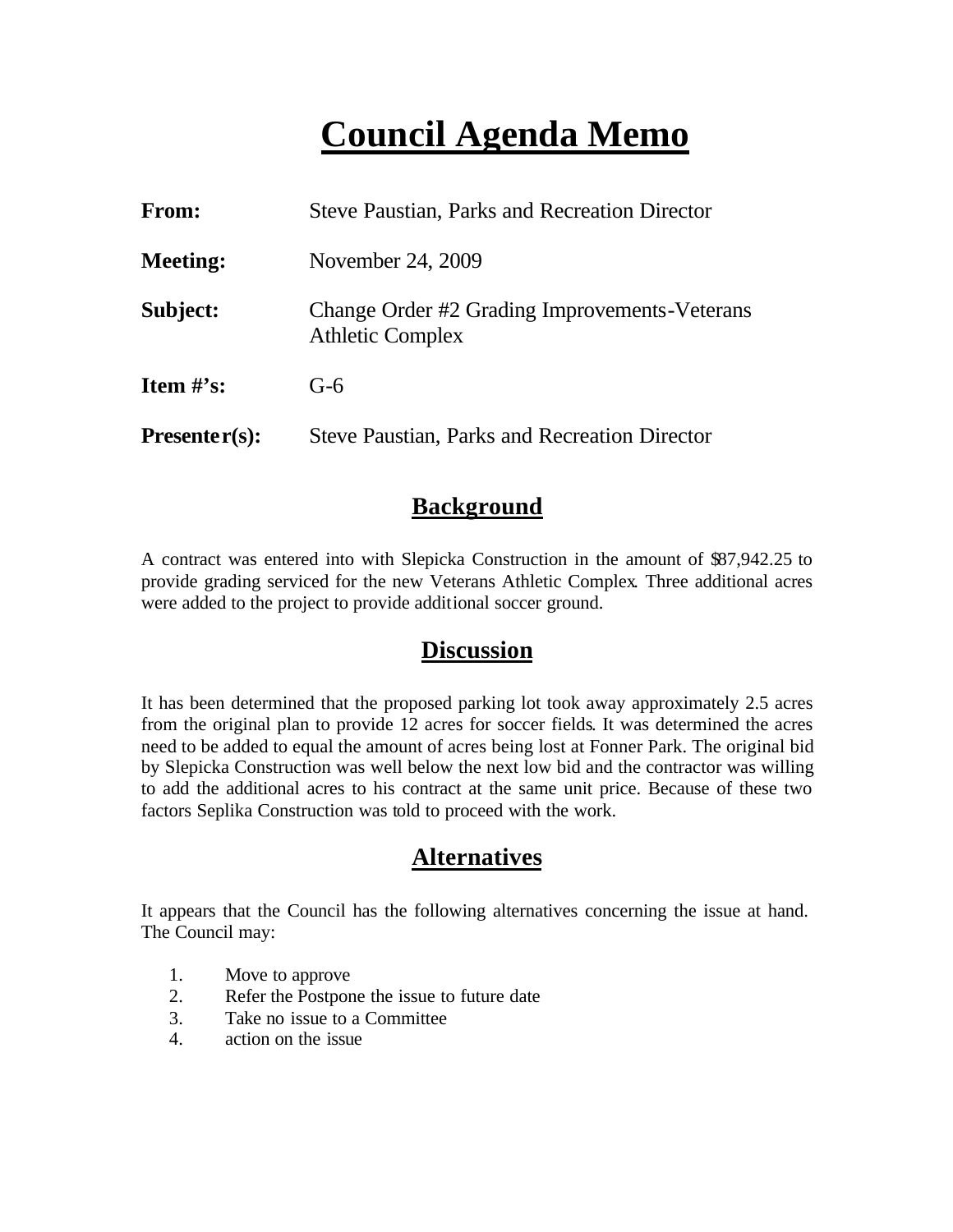## **Recommendation**

City Administration recommends that the Council approve the change order in the amount of \$10,127.44.

## **Sample Motion**

Move to increase the amount of the contract to Slepicka Construction in the amount of \$10,127.44.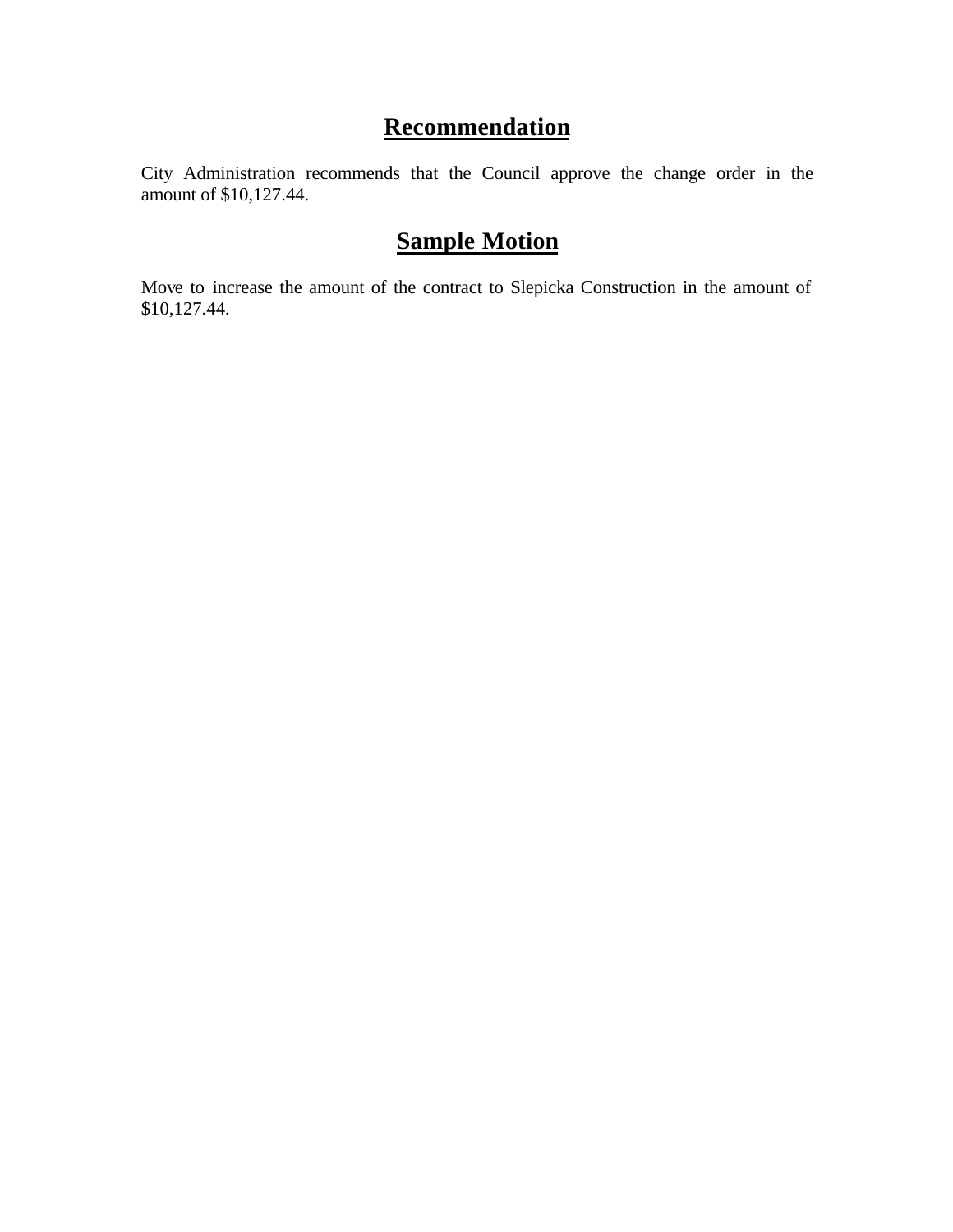### Parks & Recreation Department



Working Together for a Better Tomorrow, Today.

#### **CHANGE ORDER**

| TO:                       | Slepicka Construction<br>3408 Rokeby Road<br>Dorchester, NE 68343      | CHANGE ORDER NO. 2   |
|---------------------------|------------------------------------------------------------------------|----------------------|
| PROJECT:                  | <b>Grading Improvements – Veterans Athletic Field Complex</b>          |                      |
|                           | You are hereby directed to make the following change in your contract. |                      |
|                           | Additional grading for the development of additional soccer acres      | increase \$10,127.44 |
|                           |                                                                        |                      |
| The original Contract Sum |                                                                        | \$83,526.25          |
|                           | <b>Previous Change Order Amounts</b>                                   | \$4,416.00           |
|                           | The Contract Sum is increased by this Change Order                     | \$10,127.44          |
|                           | The total modified Contract Sum to date                                | \$ 98,069.69         |
|                           | The Contract Time is unchanged.                                        |                      |

Approval and acceptance of this Change Order acknowledges understanding and agreement that the cost and time adjustments included represent the complete values arising out of and/or incidental to the work described herein. Additional claims will not be considered.

#### APPROVED: CITY OF GRAND ISLAND

| By           |                                        | Date                               |
|--------------|----------------------------------------|------------------------------------|
|              | Mayor                                  |                                    |
| Attest       |                                        |                                    |
|              | <b>ACCEPTED:</b> Slepicka Construction | Approved as to Form, City Attorney |
| $\mathbf{B}$ |                                        | Date                               |

City Hall . 100 East First Street . Box 1968 . Grand Island, Nebraska 68802-1968 (308) 385-5444 ext. 290 · Fax: 385-5488